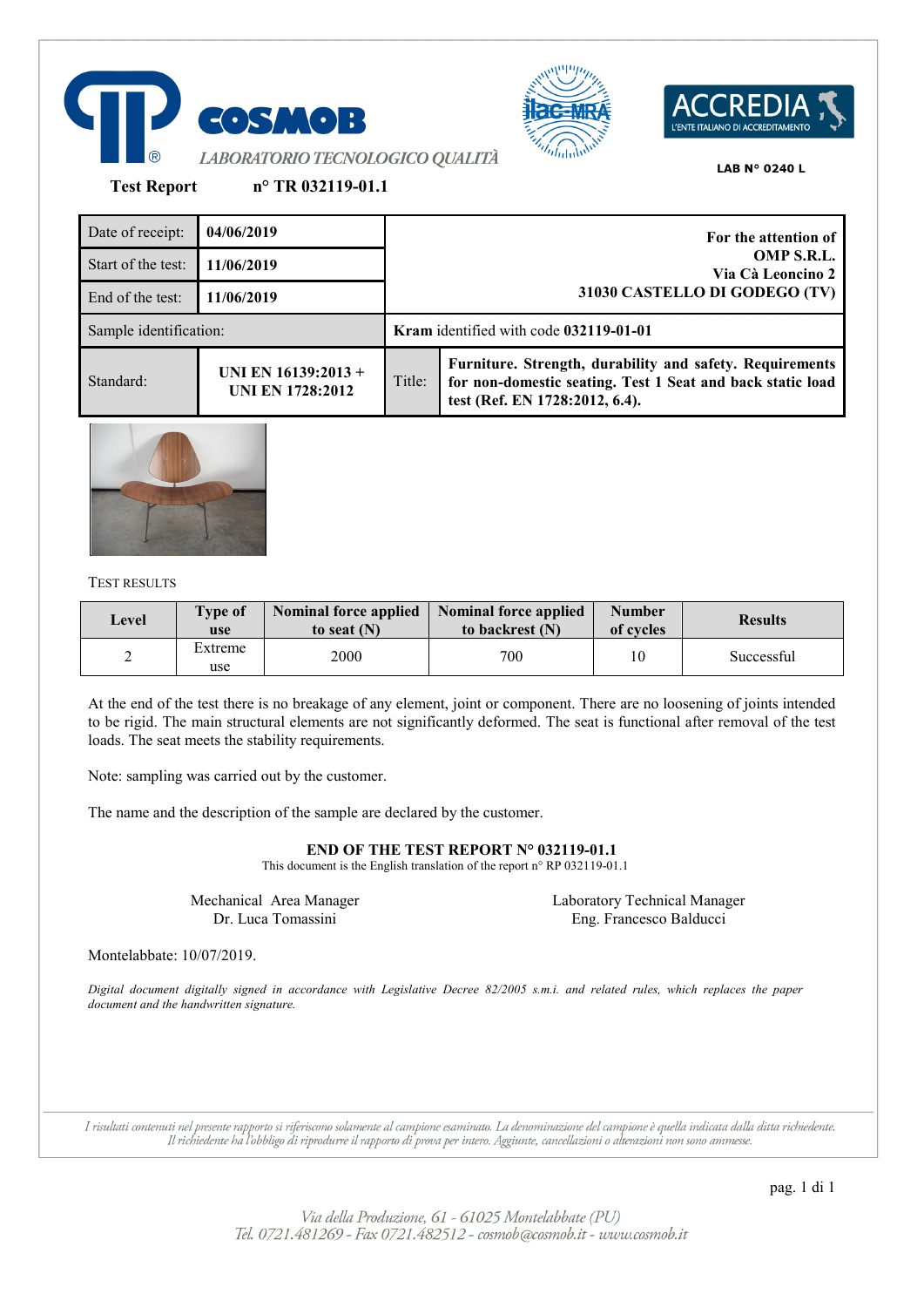





**Test Report n° TR 032119-01.2**

| Date of receipt:       | 04/06/2019                                       |                                 | For the attention of                                                                                                                                   |
|------------------------|--------------------------------------------------|---------------------------------|--------------------------------------------------------------------------------------------------------------------------------------------------------|
| Start of the test:     | 11/06/2019                                       | OMP S.R.L.<br>Via Cà Leoncino 2 |                                                                                                                                                        |
| End of the test:       | 11/06/2019                                       |                                 | 31030 CASTELLO DI GODEGO (TV)                                                                                                                          |
| Sample identification: |                                                  |                                 | Kram identified with code 032119-01-01                                                                                                                 |
| Standard:              | UNI EN $16139:2013 +$<br><b>UNI EN 1728:2012</b> | Title:                          | Furniture. Strength, durability and safety. Requirements<br>for non-domestic seating. Test 3 Vertical static load on<br>back (Ref. EN 1728:2012, 6.6). |



#### TEST RESULTS

| Level | <b>Type of</b><br>use | <b>Nominal force applied</b><br>to seat $(N)$ | <b>Nominal force applied</b><br>to backrest (N) | <b>Number</b><br>of cycles | <b>Results</b> |
|-------|-----------------------|-----------------------------------------------|-------------------------------------------------|----------------------------|----------------|
| ∼     | Extreme<br>use        | !800                                          | 900                                             | 10                         | Successful     |

At the end of the test there is no breakage of any element, joint or component. There are no loosening of joints intended to be rigid. The main structural elements are not significantly deformed. The seat is functional after removal of the test loads. The seat meets the stability requirements.

Note: sampling was carried out by the customer.

The name and the description of the sample are declared by the customer.

**END OF THE TEST REPORT N° 032119-01.2**

This document is the English translation of the report n° RP 032119-01.2

Mechanical Area Manager Dr. Luca Tomassini

Laboratory Technical Manager Eng. Francesco Balducci

Montelabbate: 10/07/2019.

*Digital document digitally signed in accordance with Legislative Decree 82/2005 s.m.i. and related rules, which replaces the paper document and the handwritten signature.*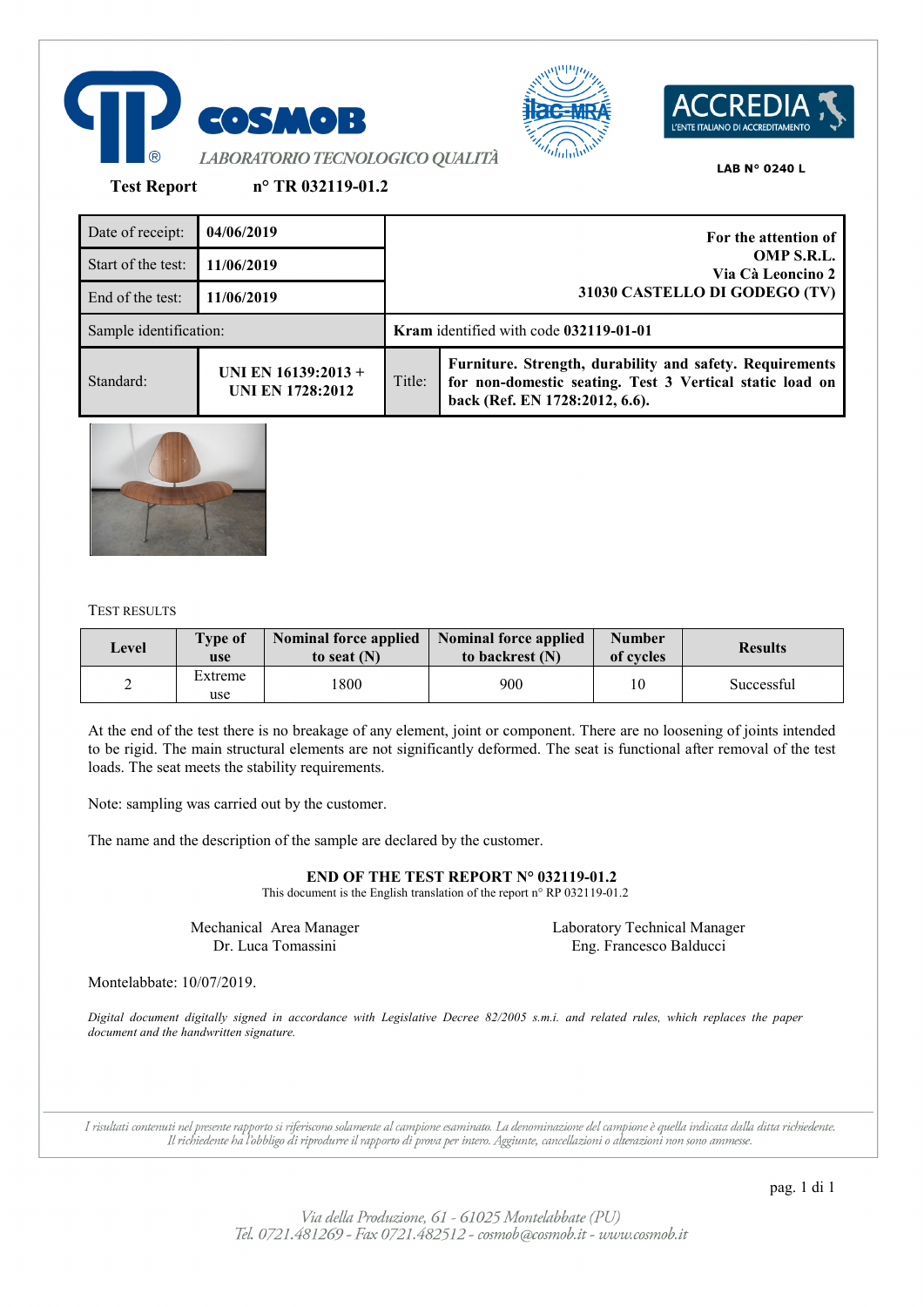





**Test Report n° TR 032119-01.3**

| Date of receipt:       | 04/06/2019                                     |                                 | For the attention of                                                                                                                                     |
|------------------------|------------------------------------------------|---------------------------------|----------------------------------------------------------------------------------------------------------------------------------------------------------|
| Start of the test:     | 11/06/2019                                     | OMP S.R.L.<br>Via Cà Leoncino 2 |                                                                                                                                                          |
| End of the test:       | 21/06/2019                                     |                                 | 31030 CASTELLO DI GODEGO (TV)                                                                                                                            |
| Sample identification: |                                                |                                 | Kram identified with code 032119-01-01                                                                                                                   |
| Standard:              | UNI EN 16139:2013 +<br><b>UNI EN 1728:2012</b> | Title:                          | Furniture. Strength, durability and safety. Requirements<br>for non-domestic seating. Test 8 Seat and back durability<br>test (Ref. EN 1728:2012, 6.17). |



#### TEST RESULTS

| Level | <b>Type of</b><br>use | <b>Nominal force applied</b><br>to seat $(N)$ | <b>Nominal force applied</b><br>to backrest (N) | <b>Number</b><br>of cycles | <b>Results</b> |
|-------|-----------------------|-----------------------------------------------|-------------------------------------------------|----------------------------|----------------|
| ∸     | Extreme<br>use        | 1000                                          | 300                                             | 100000                     | Successful     |

At the end of the test there is no breakage of any element, joint or component. There are no loosening of joints intended to be rigid. The main structural elements are not significantly deformed. The seat is functional after removal of the test loads. The seat meets the stability requirements.

Note: sampling was carried out by the customer.

The name and the description of the sample are declared by the customer.

**END OF THE TEST REPORT N° 032119-01.3**

This document is the English translation of the report n° RP 032119-01.3

Mechanical Area Manager Dr. Luca Tomassini

Laboratory Technical Manager Eng. Francesco Balducci

Montelabbate: 10/07/2019.

*Digital document digitally signed in accordance with Legislative Decree 82/2005 s.m.i. and related rules, which replaces the paper document and the handwritten signature.*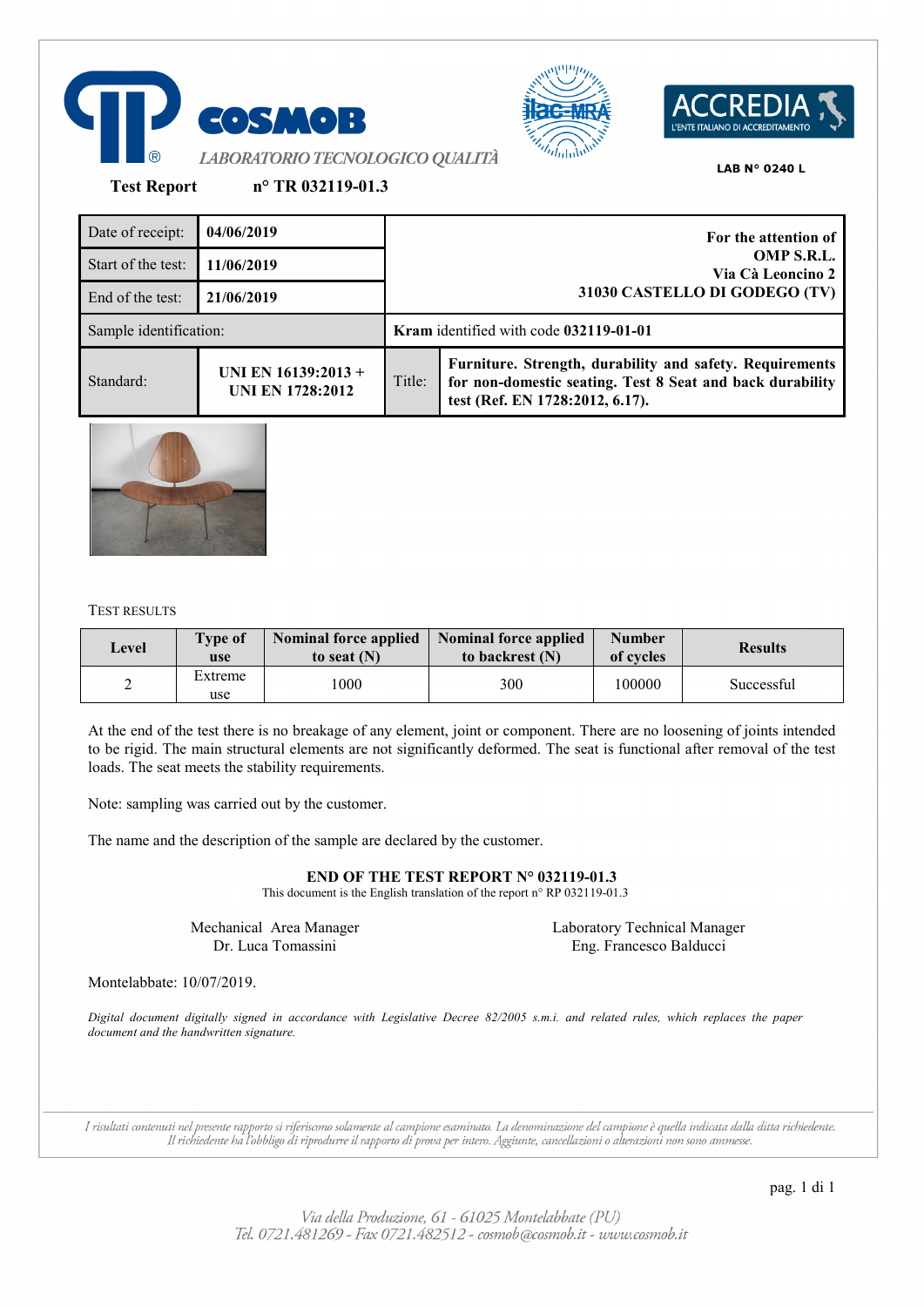





**Test Report n° TR 032119-01.4**

| Date of receipt:       | 04/06/2019                                     |                                 | For the attention of                                                                                                                                       |
|------------------------|------------------------------------------------|---------------------------------|------------------------------------------------------------------------------------------------------------------------------------------------------------|
| Start of the test:     | 25/06/2019                                     | OMP S.R.L.<br>Via Cà Leoncino 2 |                                                                                                                                                            |
| End of the test:       | 30/06/2019                                     |                                 | 31030 CASTELLO DI GODEGO (TV)                                                                                                                              |
| Sample identification: |                                                |                                 | <b>Kram</b> identified with code 032119-01-01                                                                                                              |
| Standard:              | UNI EN 16139:2013 +<br><b>UNI EN 1728:2012</b> | Title:                          | Furniture. Strength, durability and safety. Requirements<br>for non-domestic seating. Test 9 Seat front edge durability<br>test (Ref. EN 1728:2012, 6.18). |



## TEST RESULTS

| Level | <b>Type of use</b> | <b>Nominal force</b><br>applied to seat $(N)$ | <b>Number</b><br>of cycles | <b>Results</b> |
|-------|--------------------|-----------------------------------------------|----------------------------|----------------|
| ∸     | Extreme use        | 800                                           | 100000                     | Successful     |

At the end of the test there is no breakage of any element, joint or component. There are no loosening of joints intended to be rigid. The main structural elements are not significantly deformed. The seat is functional after removal of the test loads. The seat meets the stability requirements.

Note: sampling was carried out by the customer.

The name and the description of the sample are declared by the customer.

## **END OF THE TEST REPORT N° 032119-01.4**

This document is the English translation of the report n° RP 032119-01.4

Mechanical Area Manager Dr. Luca Tomassini

Laboratory Technical Manager Eng. Francesco Balducci

Montelabbate: 10/07/2019.

*Digital document digitally signed in accordance with Legislative Decree 82/2005 s.m.i. and related rules, which replaces the paper document and the handwritten signature.*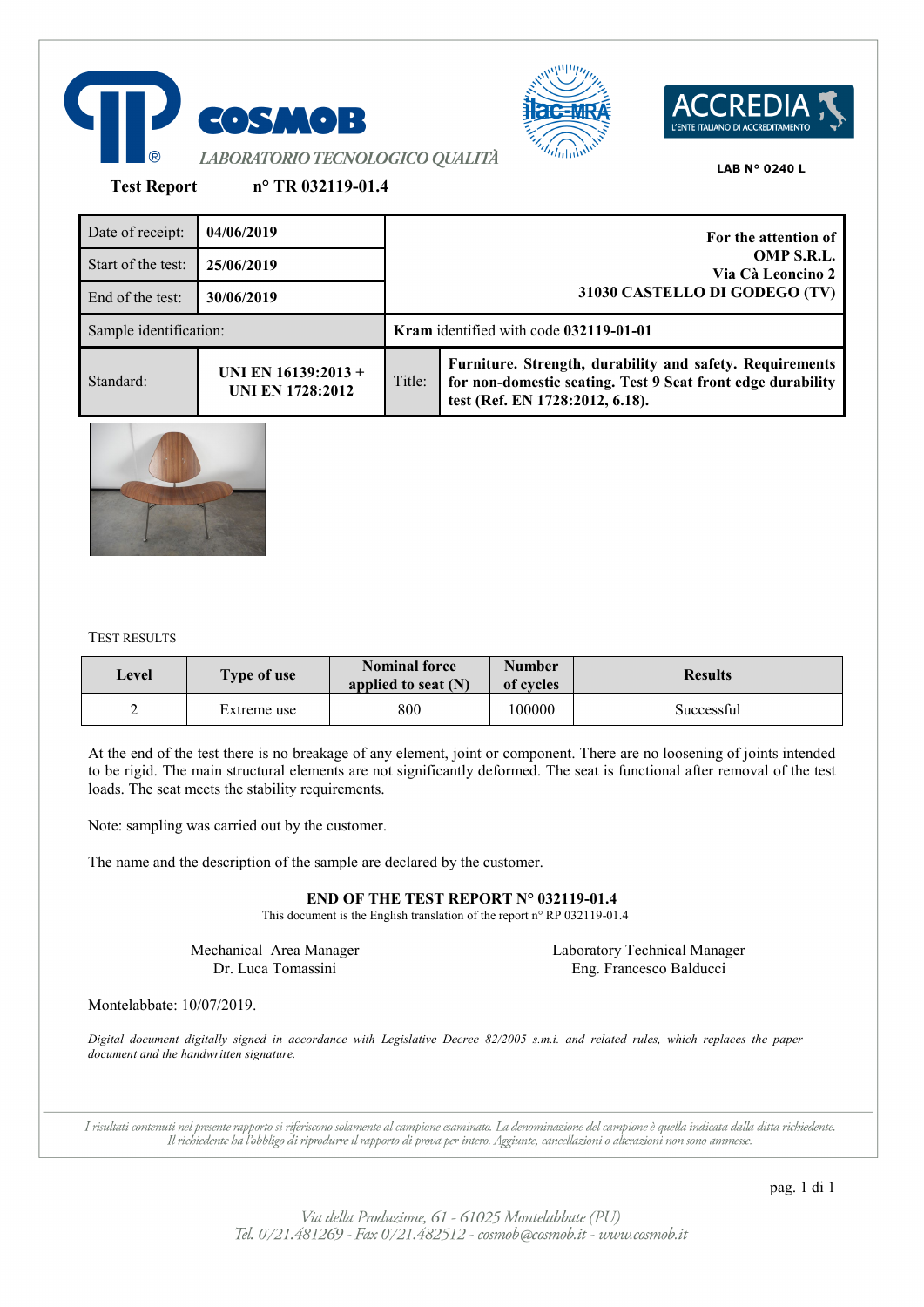





**Test Report n° TR 032119-01.5**

Date of receipt: **04/06/2019 For the attention of OMP S.R.L. Via Cà Leoncino 2 31030 CASTELLO DI GODEGO (TV)** Start of the test: **04/07/2019** End of the test: **04/07/2019** Sample identification: **Kram** identified with code **032119-01-01** Standard: **UNI EN 16139:2013 + UNI EN 1728:2012** Title: **Furniture. Strength, durability and safety. Requirements for non-domestic seating. Test 12 Leg forward static load test (Ref. EN 1728:2012, 6.15).**



# TEST RESULTS

| Level | <b>Type of</b><br>use | <b>Nominal force applied</b><br>to seat $(N)$ | <b>Nominal vertical force</b><br>applied (N) | <b>Number</b><br>of cycles | <b>Results</b> |
|-------|-----------------------|-----------------------------------------------|----------------------------------------------|----------------------------|----------------|
| ∸     | Extreme<br>use        | 1800                                          | 620                                          | 10                         | Successful     |

At the end of the test there is no breakage of any element, joint or component. There are no loosening of joints intended to be rigid. The main structural elements are not significantly deformed. The seat is functional after removal of the test loads. The seat meets the stability requirements.

Note: sampling was carried out by the customer.

The name and the description of the sample are declared by the customer.

**END OF THE TEST REPORT N° 032119-01.5**

This document is the English translation of the report n° RP 032119-01.5

Mechanical Area Manager Dr. Luca Tomassini

Laboratory Technical Manager Eng. Francesco Balducci

Montelabbate: 10/07/2019.

*Digital document digitally signed in accordance with Legislative Decree 82/2005 s.m.i. and related rules, which replaces the paper document and the handwritten signature.*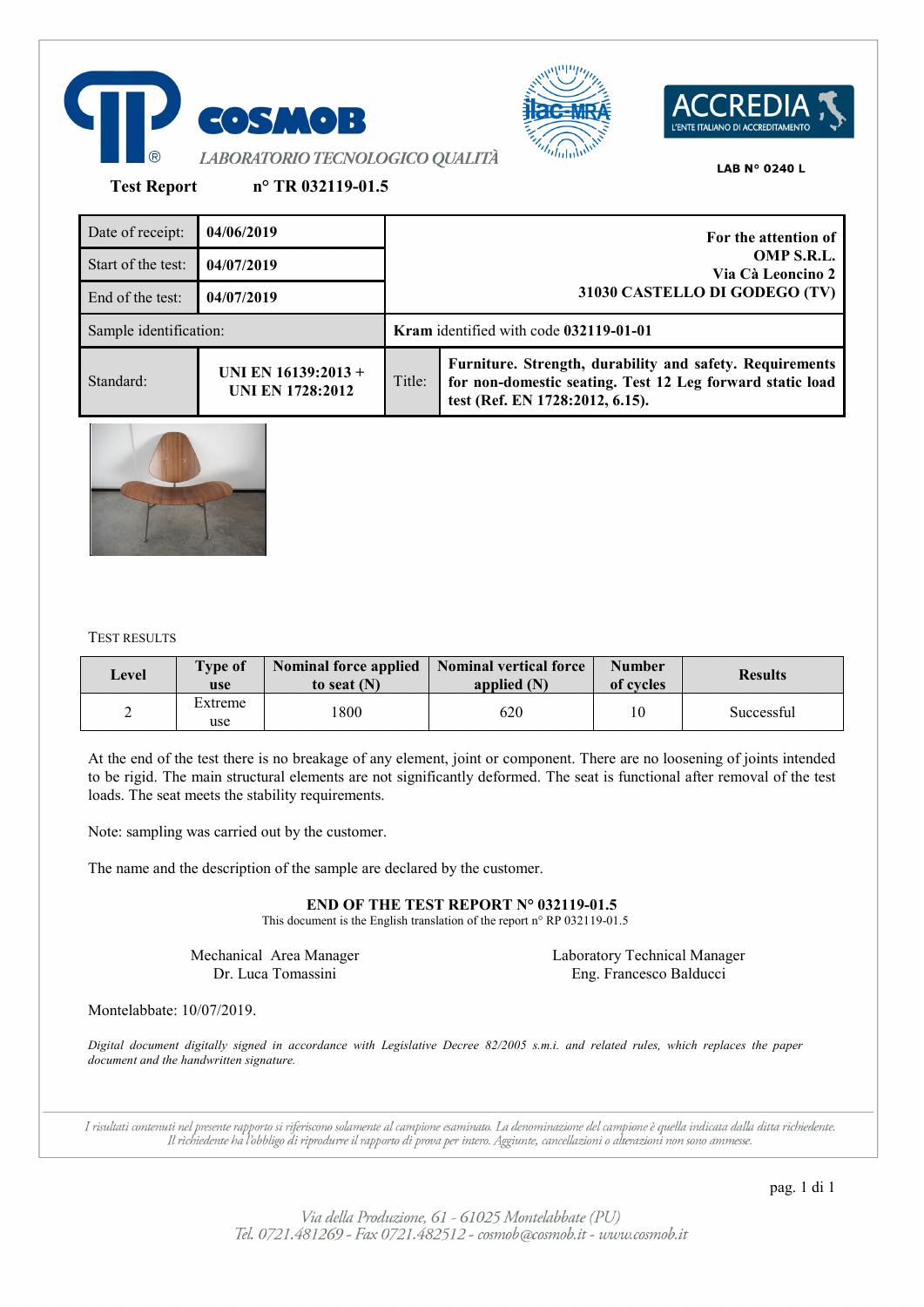





**Test Report n° TR 032119-01.6**

Date of receipt: **04/06/2019 For the attention of OMP S.R.L. Via Cà Leoncino 2 31030 CASTELLO DI GODEGO (TV)** Start of the test: **04/07/2019** End of the test: **04/07/2019** Sample identification: **Kram** identified with code **032119-01-01** Standard: **UNI EN 16139:2013 + UNI EN 1728:2012** Title: **Furniture. Strength, durability and safety. Requirements for non-domestic seating. Test 13 Leg sideways static load test (Ref. EN 1728:2012, 6.16).**



TEST RESULTS

| Level | <b>Type of</b><br>use | <b>Nominal force</b><br>applied to seat $(N)$ | <b>Nominal vertical force</b><br>applied $(N)$ | <b>Number</b><br>of cycles | <b>Results</b> |
|-------|-----------------------|-----------------------------------------------|------------------------------------------------|----------------------------|----------------|
| ∸     | Extreme<br>use        | '800                                          | 280*                                           | 10                         | Successful     |

\*Force reduced to avoid the tipping of the sample.

At the end of the test there is no breakage of any element, joint or component. There are no loosening of joints intended to be rigid. The main structural elements are not significantly deformed. The seat is functional after removal of the test loads. The seat meets the stability requirements.

Note: sampling was carried out by the customer.

The name and the description of the sample are declared by the customer.

**END OF THE TEST REPORT N° 032119-01.6**

This document is the English translation of the report n° RP 032119-01.6

Mechanical Area Manager Dr. Luca Tomassini

Laboratory Technical Manager Eng. Francesco Balducci

Montelabbate: 10/07/2019.

*Digital document digitally signed in accordance with Legislative Decree 82/2005 s.m.i. and related rules, which replaces the paper document and the handwritten signature.*

I risultati contenuti nel presente rapporto si riferiscono solamente al campione esaminato. La denominazione del campione è quella indicata dalla ditta richiedente. Il richiedente ha l'obbligo di riprodurre il rapporto di prova per intero. Aggiunte, cancellazioni o alterazioni non sono ammesse.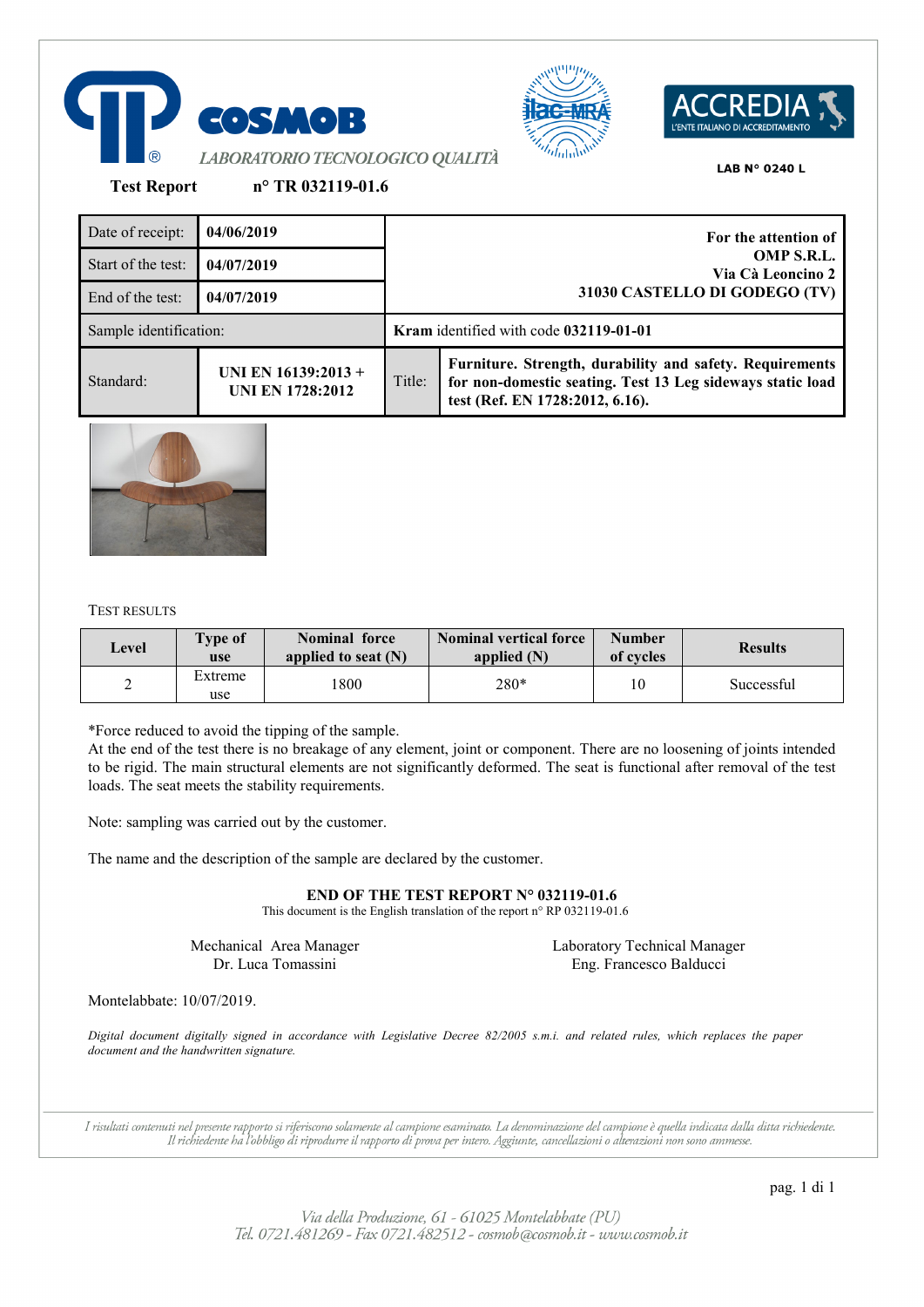





**Test Report n° TR 032119-01.7**

| Date of receipt:       | 04/06/2019                                     |                                 | For the attention of                                                                                                                 |
|------------------------|------------------------------------------------|---------------------------------|--------------------------------------------------------------------------------------------------------------------------------------|
| Start of the test:     | 04/07/2019                                     | OMP S.R.L.<br>Via Cà Leoncino 2 |                                                                                                                                      |
| End of the test:       | 04/07/2019                                     |                                 | 31030 CASTELLO DI GODEGO (TV)                                                                                                        |
| Sample identification: |                                                |                                 | Kram identified with code 032119-01-01                                                                                               |
| Standard:              | UNI EN 16139:2013 +<br><b>UNI EN 1728:2012</b> | Title:                          | Furniture. Strength, durability and safety. Requirements<br>for non-domestic seating. Test 14 Seat impact (Ref.<br>1728:2012, 6.24). |



## TEST RESULTS

| Level | <b>Type of use</b> | Nominal drop height<br>(mm) | <b>Number</b><br>of cycles | <b>Results</b> |
|-------|--------------------|-----------------------------|----------------------------|----------------|
| ∸     | Extreme use        | 300                         | 10                         | Successful     |

At the end of the test there is no breakage of any element, joint or component. There are no loosening of joints intended to be rigid. The main structural elements are not significantly deformed. The seat is functional after removal of the test loads. The seat meets the stability requirements.

Note: sampling was carried out by the customer.

The name and the description of the sample are declared by the customer.

# **END OF THE TEST REPORT N° 032119-01.7**

This document is the English translation of the report n° RP 032119-01.7

Mechanical Area Manager Dr. Luca Tomassini

Laboratory Technical Manager Eng. Francesco Balducci

Montelabbate: 10/07/2019.

*Digital document digitally signed in accordance with Legislative Decree 82/2005 s.m.i. and related rules, which replaces the paper document and the handwritten signature.*